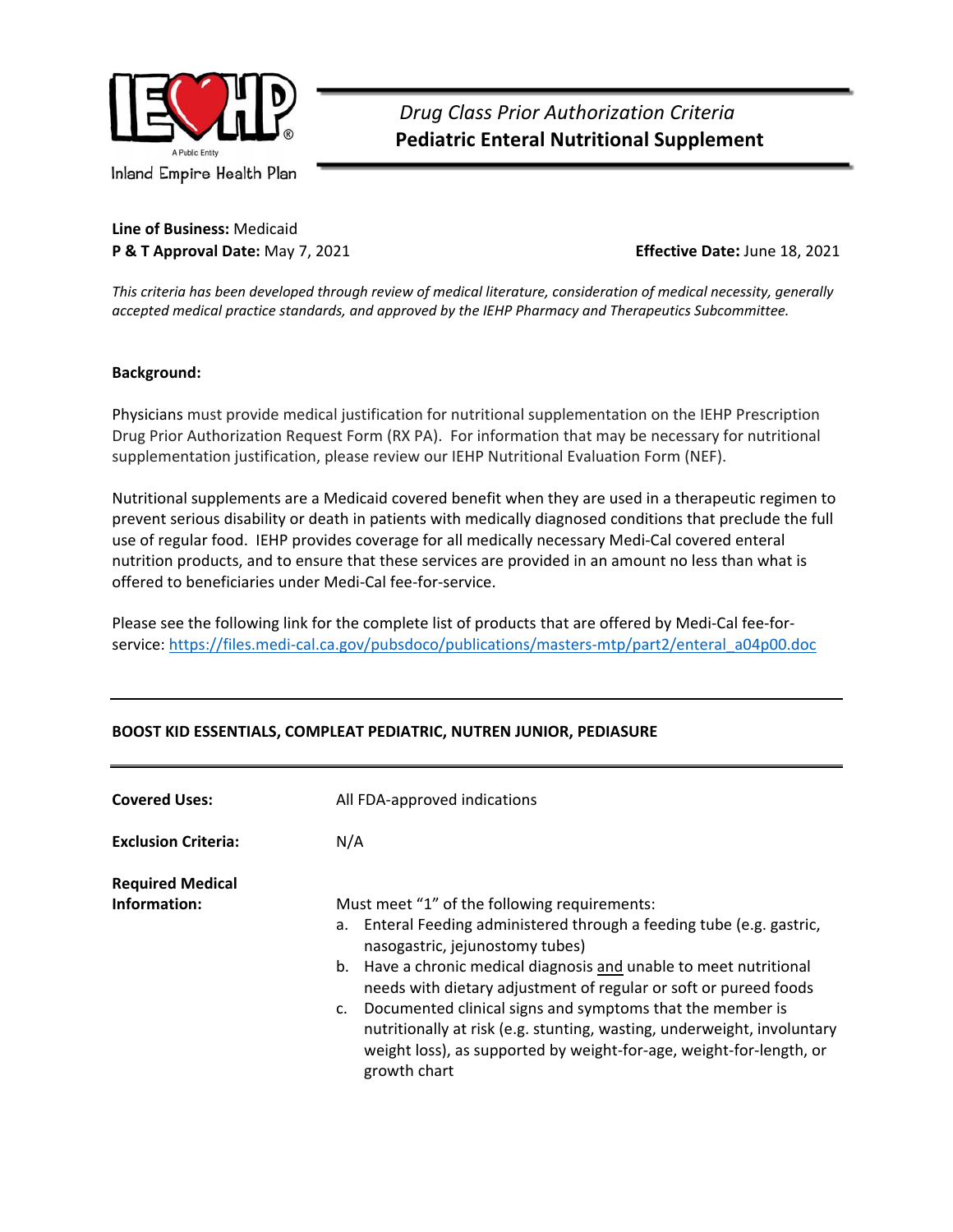

### **ALFAMINO JUNIOR, ELECARE JUNIOR, PEDIASURE PEPTIDE, PEPTAMEN JUNIOR, PEPTIDE JUNIOR, NEOCATE JUNIOR**

| <b>Covered Uses:</b>                    | All FDA-approved indications                                                                                                                                                                                                                                                                                                                                                                                                                                                                                                                                                                               |
|-----------------------------------------|------------------------------------------------------------------------------------------------------------------------------------------------------------------------------------------------------------------------------------------------------------------------------------------------------------------------------------------------------------------------------------------------------------------------------------------------------------------------------------------------------------------------------------------------------------------------------------------------------------|
| <b>Exclusion Criteria:</b>              | N/A                                                                                                                                                                                                                                                                                                                                                                                                                                                                                                                                                                                                        |
| <b>Required Medical</b><br>Information: | Must meet "1" of the following requirements:<br>Intestinal malabsorption diagnosis (ICD-10-CM codes K90.0-K90.9<br>а.<br>and K91.2); lactose intolerance alone is excluded<br>Must meet ALL of the following requirements:<br>b.<br>Have a chronic medical diagnosis with clinical signs and<br>i.<br>symptoms of inability to absorb nutrients or to tolerate<br>intact food protein<br>Must have a history of use with a standard or specialized<br>ii.<br>disease-specific enteral nutrition product that failed to<br>provide adequate nutrition unless such products are<br>medically contraindicated |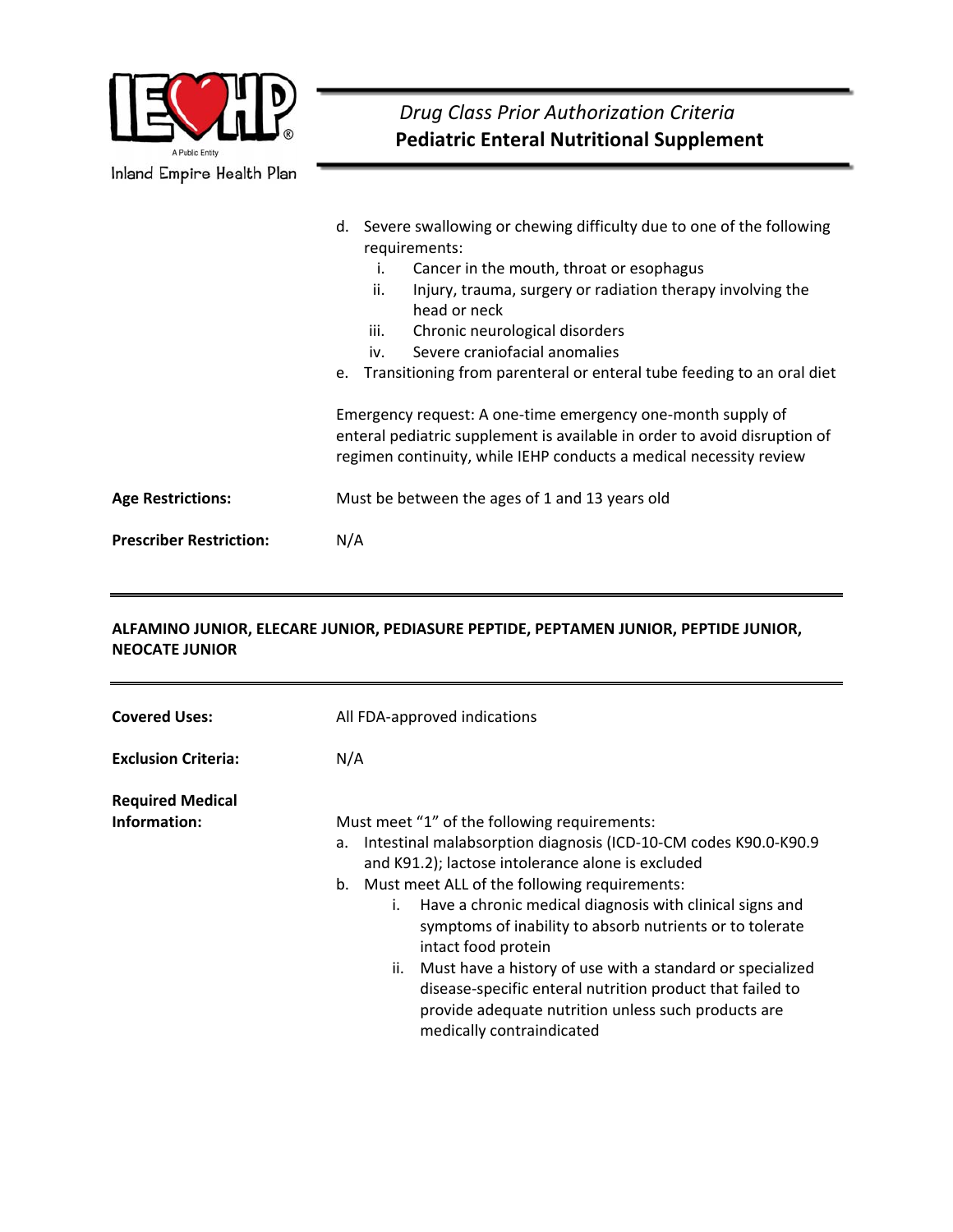

## *Drug Class Prior Authorization Criteria*  **Pediatric Enteral Nutritional Supplement**

| <b>Age Restrictions:</b>       | Must be between the ages of 1 and 13 years old                                                                                                                                                                 |
|--------------------------------|----------------------------------------------------------------------------------------------------------------------------------------------------------------------------------------------------------------|
| <b>Prescriber Restriction:</b> | N/A                                                                                                                                                                                                            |
| <b>Other Criteria:</b>         | Emergency request: A one-time emergency one-month supply of<br>enteral pediatric supplement is available in order to avoid disruption of<br>regimen continuity, while IEHP conducts a medical necessity review |

### **METABOLIC ENTERAL NUTRITION PRODUCTS** (E.G. **GLUTAREX, KETONEX**)

| <b>Covered Use:</b>                     | Inborn errors of metabolism                            |
|-----------------------------------------|--------------------------------------------------------|
| <b>Exclusion Criteria:</b>              | <b>CCS Eligible</b>                                    |
| <b>Required Medical</b><br>Information: | Consult IEPH pharmacist if not already covered by CCS. |
| <b>Age Restrictions:</b>                | N/A                                                    |
| <b>Prescriber Restriction:</b>          | N/A                                                    |
|                                         |                                                        |

### **References:**

1. DHCS Medi-Cal Provider Manual Part 2 – Pharmacy: Enteral Nutrition Products. Available at: https://files.medi-cal.ca.gov/pubsdoco/publications/masters-mtp/part2/enteral\_a04p00.doc. Accessed April 2, 2019.